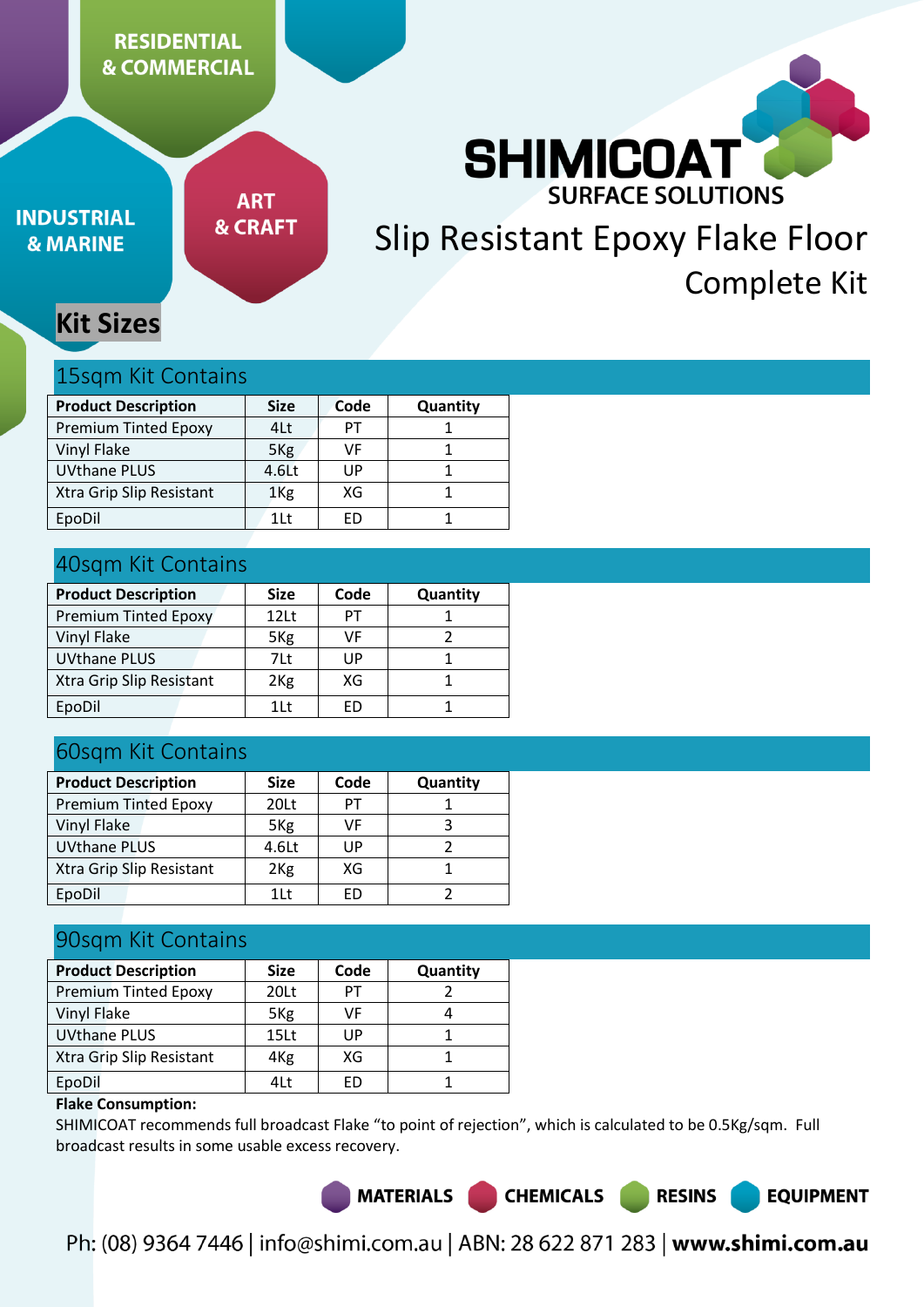

# **Description**

SHIMICOAT Epoxy Slip Resistant Flake Floor is a complete kit containing multi-Layer epoxy coatings of:

- 1. Premium Tinted Epoxy Prim Coat (Optional),
- 2. Premium Tinted Epoxy Base Coat,
- 3. Vinyl Flake Layer
- 4. Slip Resistant Grits
- 5. UVthane Top Coat

SHIMICOAT Slip Resistant Epoxy Flake Floor is a decorative, durable, seamless, hygienic and easy to maintain multi-layer coating solution. Engineered

for Australian climate and ideally suitable for interior and exterior applications.

# Colour Chart

#### *Prime Coat & Base Coat Colours*  Standard Colours:

- White N14
	- Black N61
	- Neutral Grey N23
- Dark Grey N64 Cream Y34
- Terracotta R52
- Bright Blue B23
- Dark Brown X65

SHIMICOAT offers all Australian Standard AS2700 Colours, consisting of 206 colours. Please contact SHIMICOAT office for your custom design tint. Extra charges may apply.

# Flake Colours & Blended Designs

SHIMICOAT offers flakes in three design pattern and styles: **Blended Flakes: Domino Orbit Dutback** Tidal Wave

- **Hybrid Flakes:** 
	- Jawbreaker **Communist Communist Communist Communist Communist Communist Communist Communist Communist Communist Communist Communist Communist Communist Communist Communist Communist Communist Communist Communist Communist**

#### **Marble Flakes:**

#### **Glitter Accented Flakes: 3% Holographic Glitters**

- Domino Glitter
- Orbit Glitter
- Outback Glitter
- 
- Gravel Glitter
- 
- Basalt Glitter **Schist Glitter Schist Glitter Constant Clitter Pumice Glitter Pumice Glitter**

**Nightfall** Gravel

Basecoat colour may have an effect on the shade of flake floor finished surface. Darker Basecoat may make the surface darker flake finish and lighter may assist the appearance of flake floor finish surface to be lighter. If you like any colour that we may not show on our website or colour chart, simply provide us with something to match and we will produce any blend from any combination of coloured Flakes to your desire.

MATERIALS CHEMICALS

Ph: (08) 9364 7446 | info@shimi.com.au | ABN: 28 622 871 283 | www.shimi.com.au

**UV Resistant Polyurethane UVthane Clear Top Coat** Xtra Grip and / or SHIMI Décor Ultra Clear Enoxy **Base Coat Tinted Epoxy** Optional Prime Coat ear or Tinted Epoxy

- 
- 
- 
- Tidal Wave Glitter Nightfall Glitter
- - -
- 
- **Basalt Basalt Basalt Reserves Pumice Pumice Pumice Pumice**

**RESINS** 

Creekbed Glitter

 Creekbed Hog

**EQUIPMENT** 

- Hog Glitter
-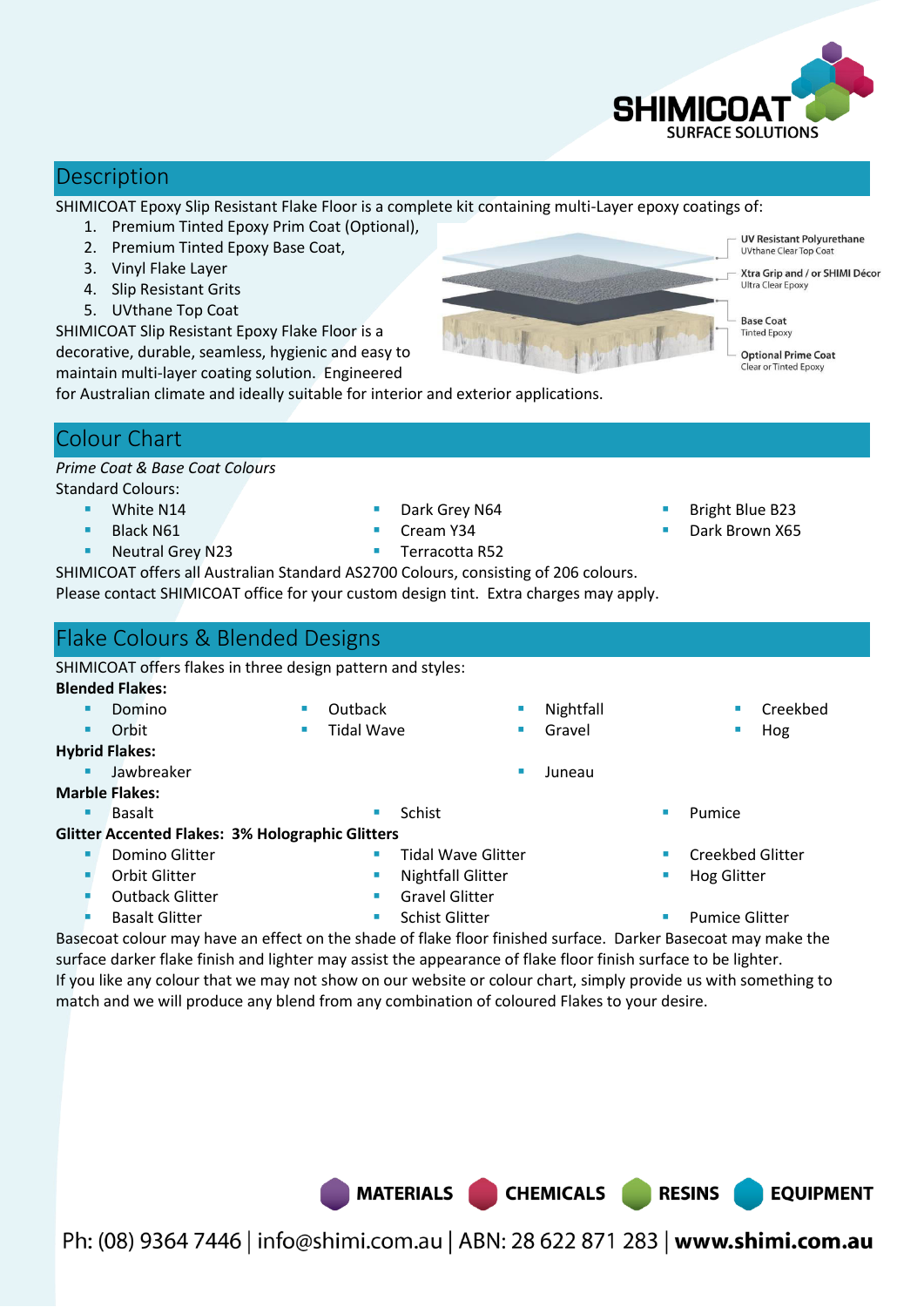

# Grit Sizes – Xtra Grip SlipRes Materials

Standard Grit included in this kit is Medium R11. Extra charge may apply for other grits. Please contact SHIMICOAT for your specific requirement prior to dispatch.

| <b>Grit Size</b><br><b>Oil-Wet Inclining Platform Test</b> |                 | <b>Wet Pendulum Test</b> |
|------------------------------------------------------------|-----------------|--------------------------|
| Super Fine                                                 | R9              | P2                       |
| Fine                                                       | R <sub>10</sub> | P3                       |
| Medium                                                     | R <sub>11</sub> | P4                       |
| Coarse                                                     | R <sub>12</sub> | P5                       |
| <b>Super Coarse</b>                                        | R <sub>13</sub> | P6                       |

### Coverage

Each kit covers the specified concrete surface.

Please consider extra kit of Premium Tinted Epoxy for substandard and damaged concrete surfaces.

Partial Broadcast: One box of Flake (5Kg) per standard double garage (36sqm)

Full Broadcast: One box of Flake (5Kg) per 10sqm (0.5Kg/sqm)

Typical broadcast is any quantity up to 0.5Kg/sqm (Dosage may increase or decrease to your desired density).

# Applications

Roller, Brush or Squeegee.

# Dry Time at 25°C

| <b>Parameter</b>    | <b>Premium Tinted Epoxy (Basecoat)</b>   | <b>UVthane or UVthane PLUS(Topcoat)</b>  |
|---------------------|------------------------------------------|------------------------------------------|
| <b>Pot Life:</b>    | 45 minutes at 25°C                       | 45 minutes at 25°C                       |
| <b>Tack Free:</b>   | 2-3 hours                                | 2-3 hours                                |
| Thin Film Set:      | 8 Hours (Minimum)                        | 8 Hours (Minimum)                        |
|                     | Depending on temperature and humidity    | Depending on temperature and humidity    |
| <b>Dry Cured:</b>   | 12-24 hours - Foot Traffic (depending on | 12-24 hours - Foot Traffic (depending on |
|                     | temperature and humidity)                | temperature and humidity)                |
| <b>Fully Cured:</b> | 7 days (Vehicle Traffic)                 | 7 days (Vehicle Traffic)                 |
| <b>Re-Coat:</b>     | Overnight (16Hours)                      | Overnight (16Hours)                      |

Multilayer Flooring systems can be installed consecutively. Each coat can be applied soon after thin film set/dry cured and being accessible.

# Clean Up

Thinner & Diluent (Blend of Solvents).

# Preparations

Clean and dry surface. Ensure surface to be coated is free of all dirt, grease, oil, paint, curing agents and other contaminants. Removal of Oil Contamination by degreaser and alkaline cleaning pressure wash Acid-wash to enhanced surface porosity and etch the surface. Ensure moisture free surface. Allow to completely dry, run Dry Test. Place a piece of plastic over a small area, tape the edges and leave for 1 hour. Remove plastic, if there is no moisture on either surface, concrete is sufficiently dry. Ideally, always consider surface grinding and removal of loose materials. Grinding is always advisable prior to application of all Shimicoat Epoxy products, to maximize adhesion. For further information, please refer to SHIMICOAT Instruction for "Surface Preparations".

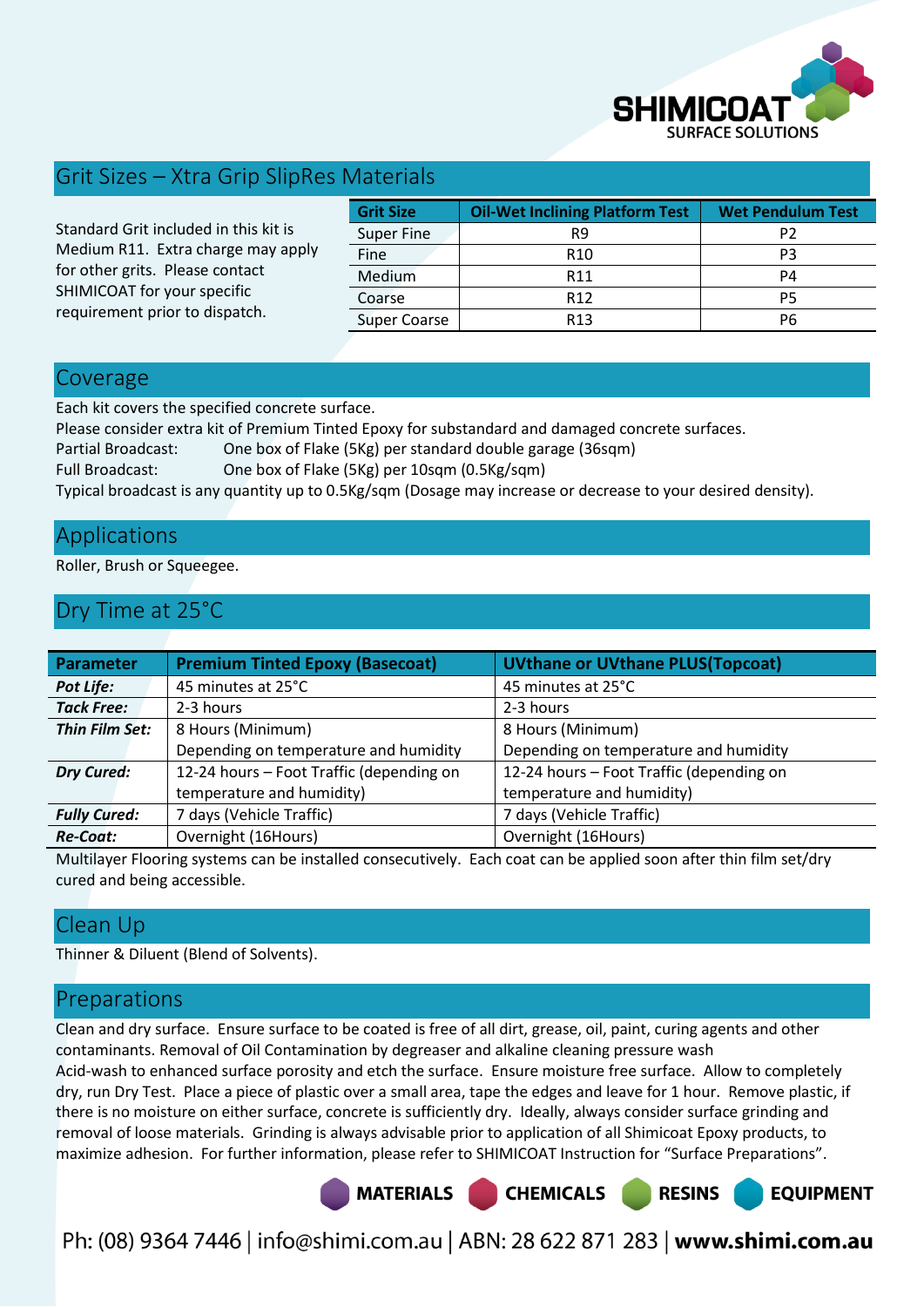

# **Description**

**Multi-Layer Flake Slip Resistant Floor Finishing System DOMESTIC - COMMERCIAL – INDUSTRIAL** 

Garage Floors - Interior Surfaces – Processing Plants - Entertainment Areas

#### **Premium Tinted Epoxy (Basecoat)**

Premium Tinted Epoxy 105PT is an industrial grade epoxy coating material for high performance floors. The product has various applications due to its excellent mechanical, chemical, electrical and adhesion properties to most substrates.

Two components (A & B) comes in tinted, 100% solid epoxy used as basecoat, primer or tinted finish surface, with chemical resistance and durability, ideal for variety of floor coating systems. Premium Tinted Epoxy 105PTis a high-

quality solvent-less, odorless two component coating system for concrete surfaces such as driveways, pathways, workshops and warehouses providing a tough clear film, high gloss and wet look to protect surface from stains, spills and wear. Premium Tinted Epoxy 105PThas been developed specifically for Australian conditions using the latest epoxy technology. It provides excellent protection against weathering conditions and the splash and spillage of a wide range of chemicals. Premium Tinted Epoxy 105PTprovides a highly durable, chalk resistant, wear and chemical resistance surface for concrete floors. High quality epoxy floor coating system in many colours that is solvent free when used as coating or binder. The product can be tinted in all Australian Standard



Colours. Tinted Epoxy coating has specially developed to be incorporated with non-slip materials and a large number of decorative materials to provide your desired floor finishing system, with functionality and style. The surface may be laid as a thin film using roller applicator. The thickness of the coating can be reduced by addition of Diluent. Aggregates may be added to the surface (while wet) to create a non-slip flooring finish. Modern, hygienic, functional and economical surface.

#### **Vinyl Flakes**

Our Flakes also known as "flecks or paint chips" are ideally suitable for Australian climate and are used to enhance all types of residential, commercial, and industrial surfaces, from garages, alfresco and pool areas, utility rooms and basements, to high traffic corridors, restrooms, warehouses, and retail spaces.

Flakes composed of vinyl composite, resin materials, inorganic minerals, mica and various pigments. The product is compatible with most flooring systems such as Epoxy, Urethanes, Polyurea, Polyaspartic and Acrylate. The product is integrally pigmented and coloured with random in shapes and sizes to provide a natural and pleasant look in many design and appearances to match your décor.

When dry, Shimicoat Epoxy creates a seamless membrane, easy to maintain, easy to clean, Slip-Resistant, moisture barrier, resistant to abrasion, impacts and chemicals.

Shimicoat Flakes are:

- **Custom design to match any décor**
- Unlimited custom blending options
- **•** Optimal flexibility and strength
- Colourfast, UV stable pigments
- **Hide subsurface imperfection**
- $E$  Easy to install
- Toughest and Fastest Floor Coating System
- Full or Partial Flake/Chip System with appearance of Granite, Marble or Terrazzo
- Easy to maintain
- Anti-Slip and high abrasion resistant
- Available in Large (1/4") and Small (1/16") Chip sizes

**RESINS** 

**EQUIPMENT** 

- Decorative Chip Colours
- Renewable, sanitary and safe

MATERIALS CHEMICALS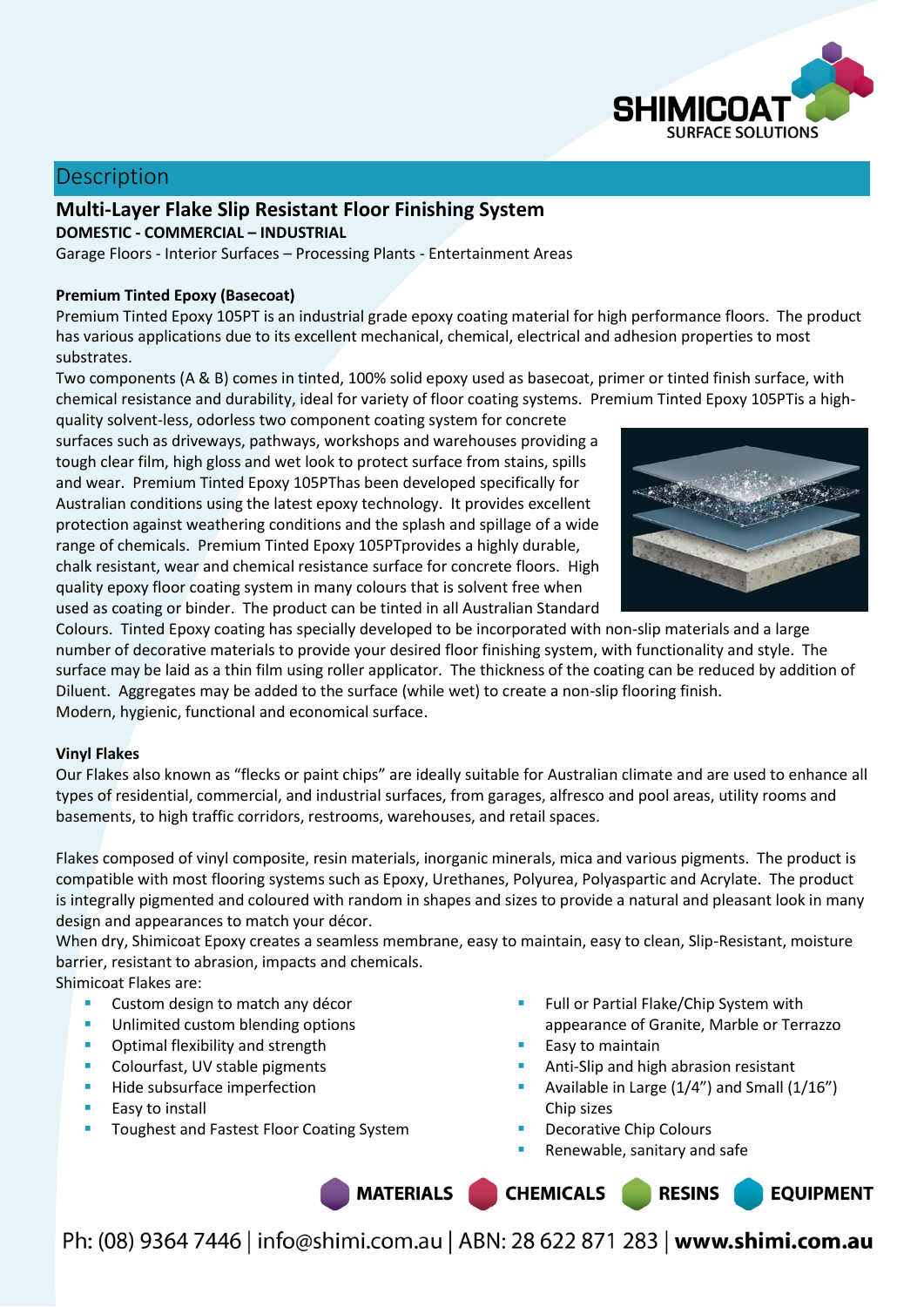

#### **UVthane or UVthane PLUS; UV Resistant Polyurethane (Topcoat)**

UVthane PLUS is one of SHIMICOAT's innovative products for topcoat applications over Epoxy, Quartz, Flake, Metallic or direct on concrete or timber surfaces. The product is a high solid and high build Two Pack Polyurethane specifically engineered to achieve a smooth, hardwearing surface for Quartz & Flake flooring, textured concrete, masonry, laminate and timber surfaces. It is an ideal choice for use in areas which require an extremely high build, hard protective coating with high UV resistance properties offering clarity and functionality. It produces a high gloss with excellent weathering properties and abrasion resistance, ideally suitable for both indoor & outdoor surfaces. While the main purpose of SHIMICOAT UVthane PLUS is to be used as clear topcoat, it can also be tinted in all Australian Standard colours for specialized applications.

SHIMICOAT Polyurethane is widely used in marine services where high gloss UV resistant, salt tolerance, hardness and abrasion resistance are required.

Developed by SHIMICOAT R&D department, UVthane PLUS is a high-performance resinous surface coating for industrial manufacturing environments, focusing on important properties required for a topcoat protective application.

As an outstanding protection for your valuable business assets, SHIMICOAT Crystal Clear Polyurethane offers all those properties you may require:

- Can be applied as thin as you wish without any compromise on performance
- Abrasive/scratch resistant when compared to many other surface coating materials
- Chemical resistant to harshest industrial chemicals
- Long lasting as it DOES NOT wear out
- Modern, Hygienic, Economical and Functional
- Ideally suitable for both Indoor and Outdoor areas

For mining, oil & gas industry, agricultural machinery, plant and equipment, marine services or any other application where exceptional durability is crucial, UVthane PLUS as an ultra-tough two-pack polyurethane direct gloss topcoat provides superior performance.

The product retains excellent gloss and colour over a long term, keeping your valuable equipment surfaces and floors looking great while enhancing the image of your business.

Direct-on application and Ideal for most surfaces:

- Grey Concrete
- **Exposed Aggregate**
- Limestone
- Decorative Concrete
- Epoxy Flake Floors topcoat
- Tiles and all Pavers

Creating a smooth impervious surface.

- Timber Surfaces
- Metal Surfaces
- Laminate

MATERIALS CHEMICALS RESINS

- Polished Concrete
- Tools and Appliances
- Indoor and Outdoor

**EQUIPMENT**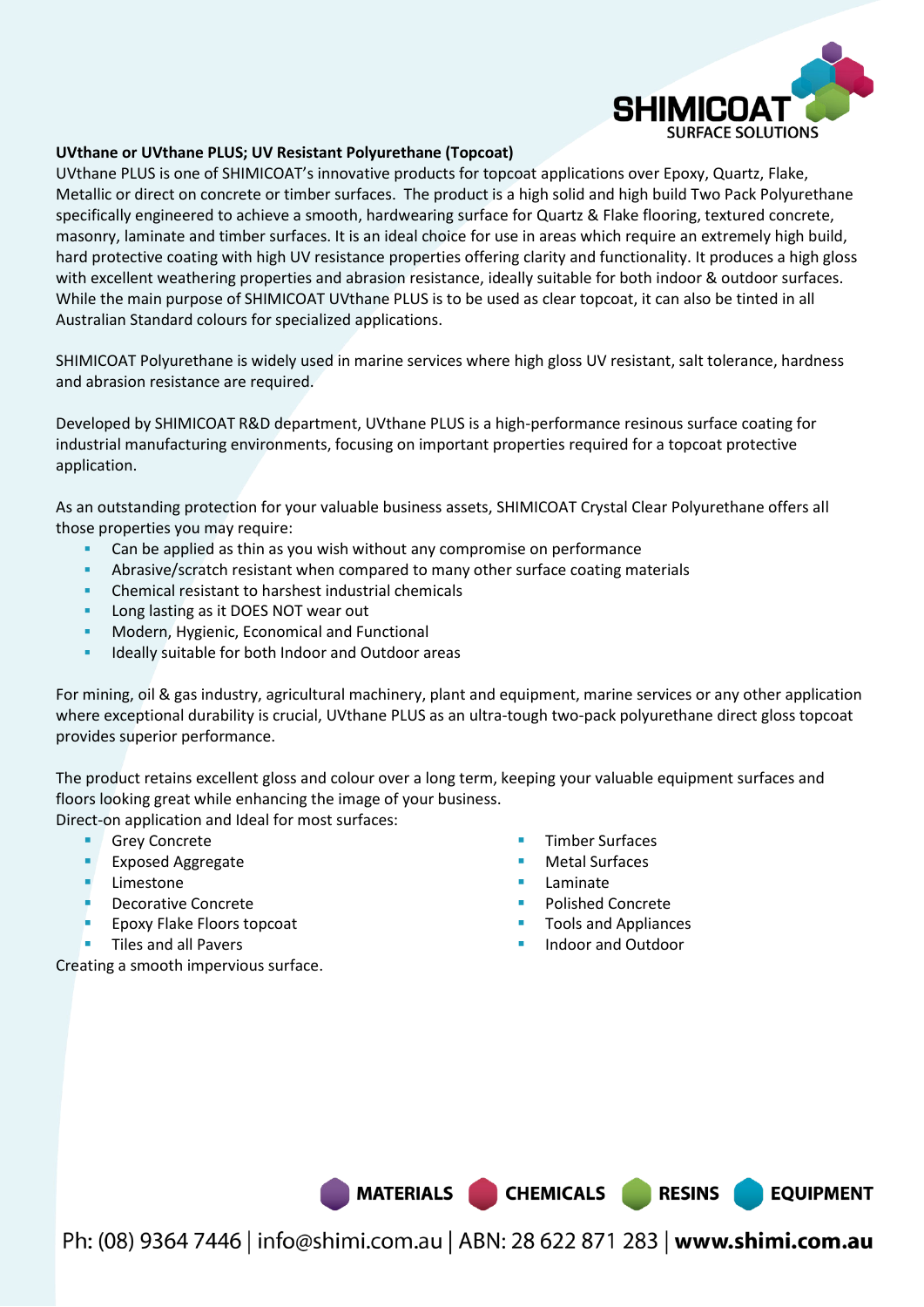

# Features UVthane PLUS

UVthane PLUS is in two parts A and B that you can open and use as you need and store the rest with shelf life of over 24 months. No matter how often you open the lid, it does not react with atmospheric moisture, so integrity of the product remains intact for its shelf-life, a few selected features of UVthane PLUS are:

- Easy Application:
	- o Rolled
		- o Brushed
		- o Squeegee
- Non-Hazardous Non-Dangerous Goods technology
- **Odoules**
- High solid, solvent-free, highly reactive twocomponent protective coating
- **Water Clarity and high transparency**
- Impervious finish surface
- Good weather resistance, friction resistance and compression resistance
- Hardwearing finish surface
- Bond well with good permeability into the substrate
- Excellent adhesion to substrates such as concrete, ceramic tiles, wood, metal and even glass surfaces
- Excellent waterproof and anticorrosive properties
- **IDEALLY** suitable for waterproofing repairs on concrete and tiles indoor and outdoor
- Ideally suitable for under direct sunlight with extreme UV radiation
- Excellent mark and scuff resistance
- Excellent anti-graffiti coating

#### **Ultra Clear Epoxy (Topcoat) – ONLY for Indoor**

- Excellent resistance to oil and most household chemicals
- Excellent chemical resistance
- Excellent resistance to water
- Excellent resistance to alkalis and high pH conditions
- Ideal for Indoor and Outdoor
- Ready-to-use formulation without any need for dilution
- Advanced polymer technology to penetrate deep with high build properties
- Protect against waterborne contaminates
- Protect against salt ion ingress
- Protect against efflorescence, biological growth
- Produces a hard, crystal clear film
- Excellent resistance to weathering
- Long lasting and Durable
- Excellent adhesion
- Tintable in all Australian Standard Colours
- Forms a hard-wearing surface
- Very durable coating
- Good dry and through cure Easily Recoated
- Compatible with decorative and slip resistant coating materials
- Ideally suitable for both Indoor & Outdoor
- Economical

Ultra Clear EPOXY UC100 is an industrial grade epoxy coating material for high performance floors. The product has various applications due to its excellent mechanical, chemical, electrical and adhesion properties to most substrates.

Two components (A & B) comes in clear 100% solid epoxy used as clear topcoat with chemical resistance and durability, ideal for variety of floor coating systems. Ultra Clear EPOXY UC100 is a high-quality solvent-less, odorless two component coating system for concrete surfaces such as driveways, pathways, workshops and warehouses providing a tough clear film, high gloss and wet look to protect surface from stains, spills and wear. Ultra Clear EPOXY UC100 has been developed specifically for Australian conditions using the latest epoxy technology. It provides excellent protection against weathering conditions and the splash and spillage of a wide range of chemicals. Ultra Clear EPOXY UC100 provides a highly durable, chalk resistant, wear and chemical resistance surface for concrete floors. High quality topcoat epoxy floor coating system that is solvent free when used as a clear unpigmented coating or binder.

MATERIALS CHEMICALS RESINS

**EQUIPMENT**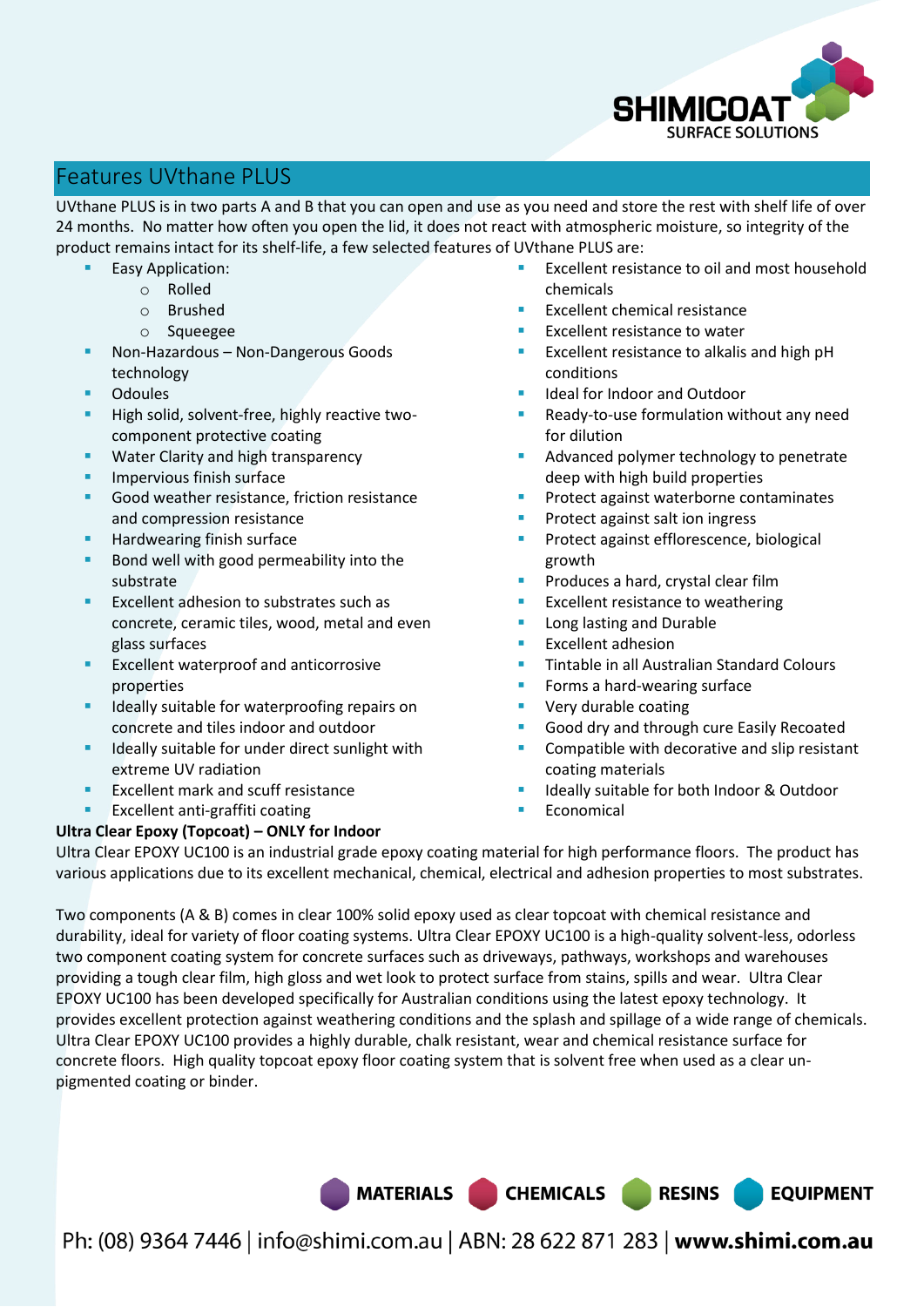

**EQUIPMENT** 

 The product can be tinted in all Australian Standard Colours. This coating has specially developed to be incorporated with non-slip materials and a large number of decorative materials to provide a floor finishing system, with functionality and style. The surface may be laid as a thin film using roller applicator. The thickness of the coating can be reduced by addition of Diluent. Aggregates may be added to the blend to create a non-slip flooring finish. Modern, hygienic, functional and economical surface.

**NOTE:** SHIMICOAT recommends UVthane or UVthane PLUS for topcoat applications due to superior scratch resistance when compared to Epoxy products.

#### Features

- Decorative & modern
- Seamless and hygienic
- Functional & easy to clean
- Moisture barrier
- Unlimited colors and blends
- Customizable
- Flat surface / thin profile
- Fire resistant
- Resistant to UV degradation
- Economical
- Increased asset value
- Environmentally benign

When dry, Shimicoat Epoxy creates a seamless membrane, easy to maintain, easy to clean, SlipRes, moisture barrier, highly resistant to abrasion, impacts and chemicals.

# **Specifications**

Physical & Chemical properties of Premium Tinted Epoxy PT105:

| <b>Premium Tinted Epoxy PT105K</b>    |                                                         |  |  |
|---------------------------------------|---------------------------------------------------------|--|--|
| Pot Life @25°C                        | 45min                                                   |  |  |
| <b>Colour of Blend</b>                | Available in All Australian Standard AS 2700 Colours    |  |  |
| <b>Specific Gravity (SG) of Blend</b> | 1.4 or less Due to presence of SlipRes Materials        |  |  |
| Low Profile Coverage (Kg/sqm)         | Roller Application (200micron) - 0.2Kg of Blend per sqm |  |  |
| <b>Maximum Temperature Surface</b>    | 140                                                     |  |  |
| Exposure (°C)                         |                                                         |  |  |
| <b>Initial Cure Time (Hours)</b>      | 24Hours                                                 |  |  |
| <b>Ultimate Cure Time (Days)</b>      | 7 Days                                                  |  |  |

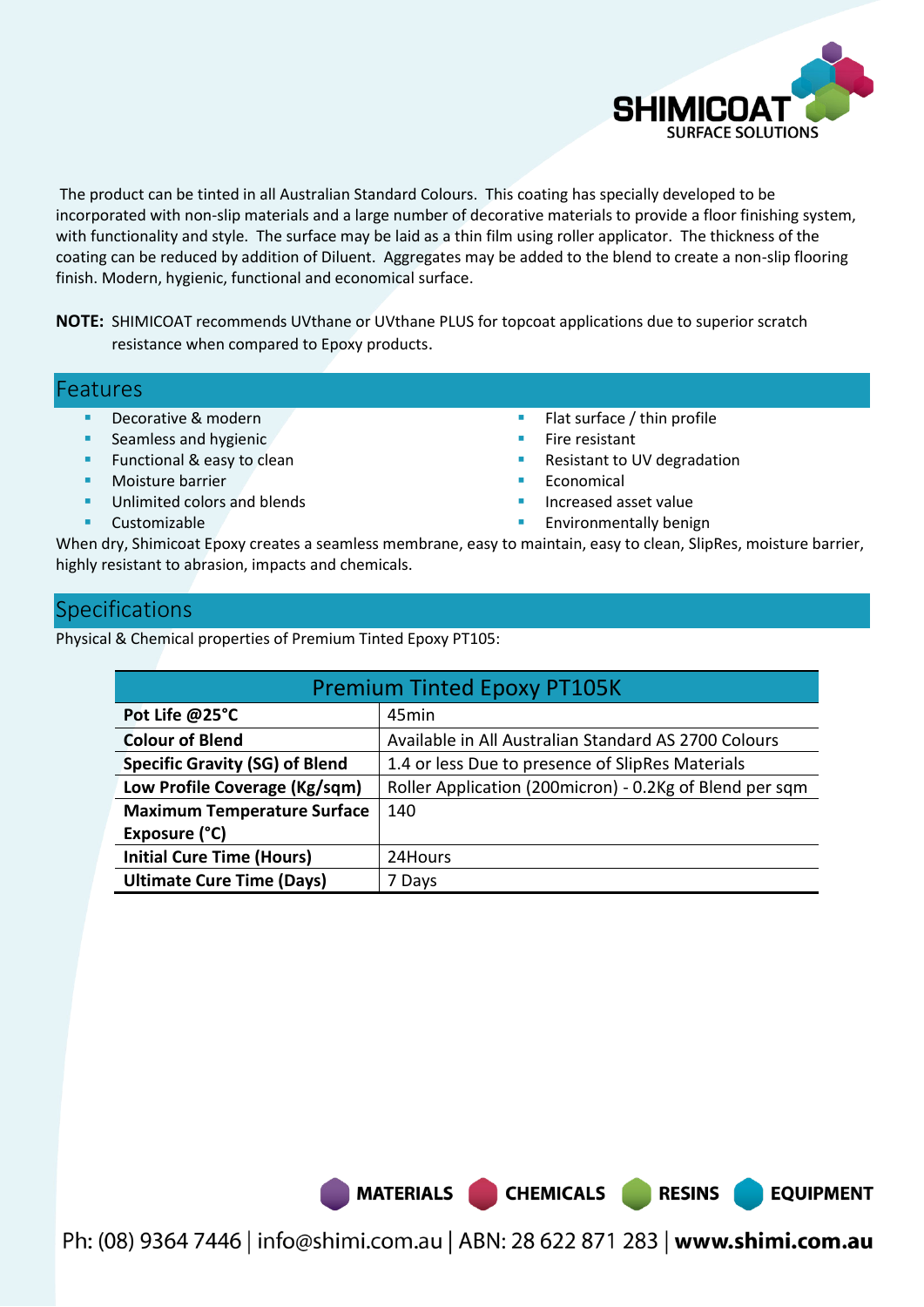

| Media                                                               | Reagent                   |                                          | Rating                                   |  |
|---------------------------------------------------------------------|---------------------------|------------------------------------------|------------------------------------------|--|
|                                                                     | Hydrochloric Acid         |                                          | B                                        |  |
|                                                                     | Sulphuric Acid            |                                          | $\mathsf{C}$                             |  |
| <b>Acids</b>                                                        | <b>Acetic Acid</b>        |                                          | B                                        |  |
|                                                                     | Nitric Acid (10% max)     |                                          | $\mathsf{C}$                             |  |
|                                                                     | Phosphoric Acid (25% max) |                                          | B                                        |  |
|                                                                     | Sodium Hydroxide          |                                          | B                                        |  |
|                                                                     | Ammonium Hydroxide        |                                          | Α                                        |  |
| Alkalis                                                             | Potassium Hydroxide       |                                          | B                                        |  |
|                                                                     |                           | Sodium Hypochlorite (Bleach)             | A                                        |  |
|                                                                     | Xylene                    |                                          | Α                                        |  |
|                                                                     | Methyl Ethyl Ketone (MEK) |                                          | $\mathsf{C}$                             |  |
|                                                                     | <b>Diesel</b>             |                                          | A                                        |  |
| Solvents                                                            | Ethanol                   |                                          | A                                        |  |
|                                                                     | Acetone                   |                                          | B                                        |  |
|                                                                     | Kerosene                  |                                          | A                                        |  |
|                                                                     | Petrol                    |                                          | A                                        |  |
|                                                                     | Wine & Beer               |                                          | A                                        |  |
| <b>Code</b>                                                         | <b>Resistance</b>         | <b>Description</b>                       |                                          |  |
| A                                                                   | Excellent                 | Suitable for Long term immersion         |                                          |  |
| B                                                                   | Good                      |                                          | Suitable for Short-term immersion (Max 3 |  |
|                                                                     |                           | days)                                    |                                          |  |
| C                                                                   | Caution                   | Very short contact time is OK, spill and |                                          |  |
|                                                                     |                           | splash                                   |                                          |  |
| D                                                                   | Danger                    | Not Recommended                          |                                          |  |
| Indicative reference only. Tested in laboratory conditions at 25°C. |                           |                                          |                                          |  |

Specific resistance properties of Premium Tinted Epoxy Premium PT105, in harsh chemicals:

### Resistance properties of Premium Tinted Epoxy PT105:

| <b>Heat Resistant</b>   | $140^{\circ}$ C                                                                                     | <b>Alkalis</b> | <b>Resist Short term</b><br>immersion in all alkalis.                                 |
|-------------------------|-----------------------------------------------------------------------------------------------------|----------------|---------------------------------------------------------------------------------------|
| <b>Weather Proofing</b> | All Epoxy Coatings may<br>yellow with time.<br>Weatherproof top coat<br>may be used if<br>required. | Salts & Brines | Resist continuous or<br>long-term immersion in<br>all Salts & Brine<br>systems.       |
| Solvents                | Resistant to most<br>hydrocarbon solvents<br>and alcohols.                                          | Water          | Excellent resist to<br>continuous or long<br>term immersion in<br>fresh & Salt Water. |
| Acids                   | Resist splash and spills<br>in all acids.                                                           | Abrasion       | Excellent when fully<br>cured (7 Days)                                                |

MATERIALS CHEMICALS RESINS

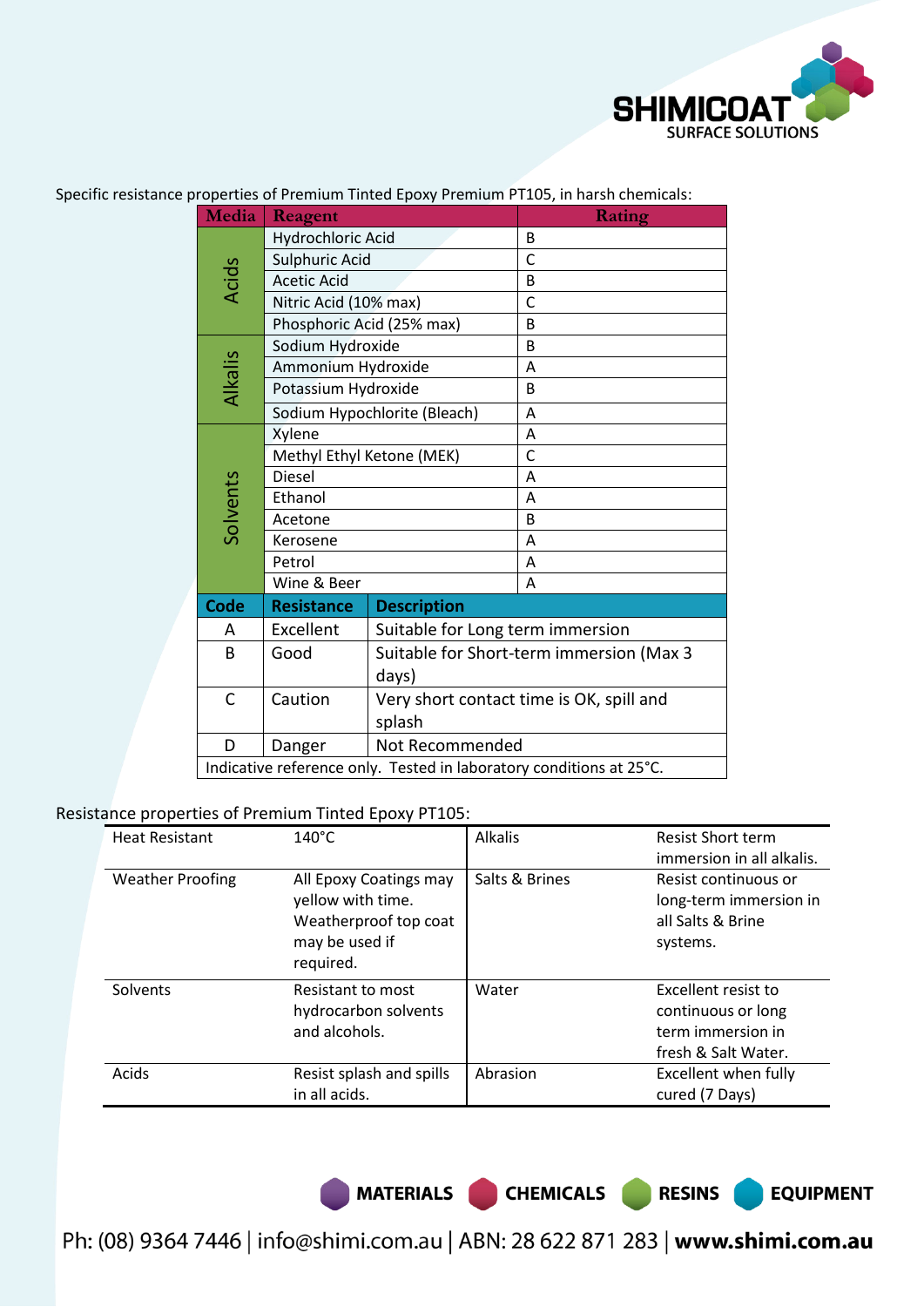

# Direction

#### *Easy Four Step application:*

- Surface Preparation
- Basecoat Application
- Full or Partial Flake Broadcast
- Ultra-Clear, High Impact, UV Resistant Topcoat

Shimicoat offers complementary training for DIY Epoxy Floor Installation. Where to install:

- Domestic
- Commercial
- Garage Floor
- Patios & Verandas
- Driveways
- Interior Surfaces
- Residential Interiors
- Rental Properties
- Entertainment and Poor Area
- Retail Shops
- 
- Pool Surrounds
- 
- Amenities
- Common Areas
- Shopping Centres
- Medical Clinics
- **Hospitals**
- Veterinary Clinics
- Food processing plants
- Any surface that you wish to last

Additives such as Shimicoat SlipRes Xtra Grip, Super Ceramic or Glass Shard can be added to the Epoxy system to achieve Australian standards and slip resistance requirements.

Traditionally Flake systems are known for their application in garages and school amenities however in recent years Shimicoat offering contemporary colour range in Flake to suite many surfaces in both indoors and outdoors.

- **Durability.**
- Easy cleaning feature, Easy Mop, Easy Wipe.
- Enhanced Mechanical and chemical resistant properties.
- Fire resistant properties.

### Coverage

| This kit contains enough Flakes (4.5Kg) for a rich Partial Broadcast.                                 |  |  |  |
|-------------------------------------------------------------------------------------------------------|--|--|--|
| A box of 5Kg/10sqm approximately<br><b>Full Broadcast/Bodied:</b>                                     |  |  |  |
| <b>Partial Broadcast/Sparse:</b><br>A box of 5Kg for a standard 40sqm garage (this may vary depending |  |  |  |
| on your design), approximately                                                                        |  |  |  |
| Accountable come to eat more members who we consider                                                  |  |  |  |

#### *Quantities are best approximate as guide.*

#### Mixing:

Mix thoroughly for a minimum 3 minutes manual or with mechanical mixer at low speed (750rmp Max) to ensure SlipRes materials are suspended into the epoxy matrix.

If mixing smaller portions, mix at a ratio of 3A:1B by volume. For example, to prepare 2Kg mix, add 500mL of Part B (Hardener or Curing Agent) into 1.5Lt of Part A (Resin).

- Ensure surface to be coated is dry, moisture can cause blooming and delamination.
- **Pot life is approximately 45 minutes, work within 30min to ensure easy flow application.**
- Use steady long strokes and avoid overworking the roller or pushing your roller too quickly as this may trap air bubbles in the coating.
- Do not apply if the rain is expected within 24 hours of application.
- New concrete should be allowed to cure fully (at least 28days) before application.
- Keep the pail sealed when not in use. Avoid application on hot surfaces.

MATERIALS CHEMICALS **RESINS EQUIPMENT** 

Ph: (08) 9364 7446 | info@shimi.com.au | ABN: 28 622 871 283 | www.shimi.com.au

 Indoor & Outdoor Showrooms

Education Facilities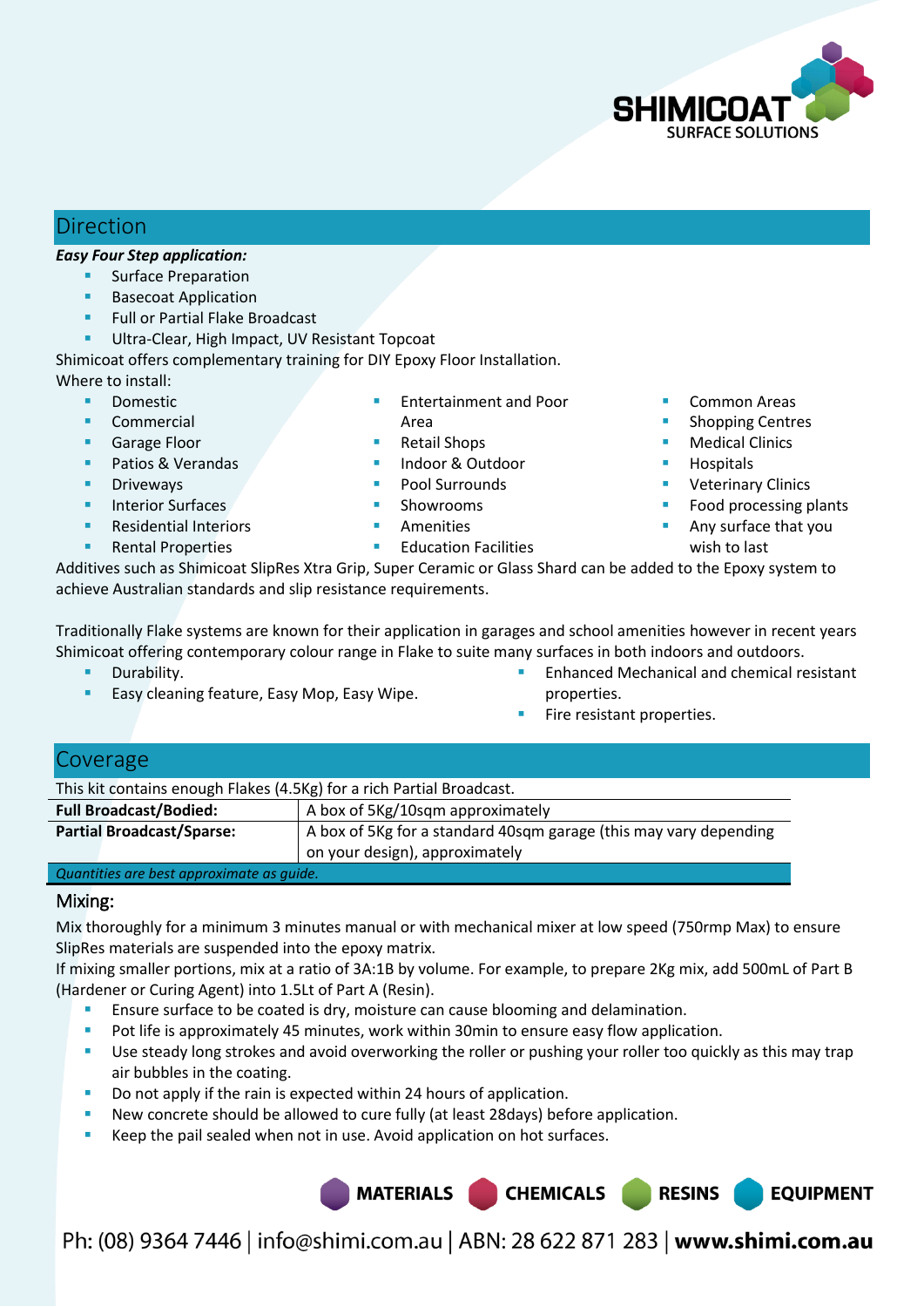

### Drying Times

Premium Tinted Epoxy PT105 cures in 8-16 hours at 25°C. High temperatures and windy conditions may speed the curing time.

Keep foot traffic off the final coat for at least 16 hours and vehicles for at least 7 days. Full hardness is achieved after 7 days.

| Temp °C        | <b>Pot Life</b><br>(min) | <b>Surface Dry</b><br>(Hours) | <b>Initial Cure</b><br>(Hours) | <b>Recoat Time</b><br>(Hours) | <b>Fully Cured</b><br>(Days) |
|----------------|--------------------------|-------------------------------|--------------------------------|-------------------------------|------------------------------|
| $10^{\circ}$ C | 45                       | 12                            | 24                             | 24                            | 7 Days                       |
| $20^{\circ}$ C | 40                       | 10                            | 18                             | 18                            | 7 Days                       |
| $30^{\circ}$ C | 35                       |                               | 16                             | 16                            | 7 Days                       |

# **Slip Resistant Epoxy Flake Floor Finishing System**

#### *An Installation Guide*

Following is a step by step guide to install Epoxy Flake Floor Finishing System using Shimicoat Products and Materials over concrete surface floor.

#### Products and Materials

- Premium Tinted Epoxy, "Epoxy Resin/Part A and Curing Agent/Hardener/Part B"
- Ultra Clear Epoxy Topcoat (UC100) Part A and Part B
- Flakes

#### **Tools:**

- Roller, sleeves and Brush
- Extendable Handle / Pole
- Tray Ideally 270mm but 230mm is ok
- Grinder or Acid Wash Gear

Vacuum or blower to clean up the surface

**EQUIPMENT** 

- Spike shoes
- Spike roller

# **Installation:**

#### **Surface Preparations:**

- Prepare the floor by concrete grinding and removal of surface materials. Ensure the surface is perfectly clean and free of oil and grease. If grinder is unavailable, acid wash and make sure you wash, rinse and flush with detergent to neutralize the surface and remove all acid residue.
- Vacuum and/or blow out to remove dust from the surface.
- Tape all around the walls and surfaces not to be epoxy coated.

#### **Basecoat Application:**

- 1. Add your desired Tint/Liquid Pigment (basecoat colour) into your Epoxy Resin (105A) Basecoat *Part A*, and mix well using drill mixer or a stick. If your product is pre-tinted by supplier, just mix it for a few minutes to homogenize the resin.
- 2. If you need to dilute, add Epoxy Diluent or Xylene up to 5% to thin the product, only in the first coat, and mix well.
- **NOTE:** DO NOT count the Diluent, Pigments or other additives as Part A, for example if you have 2Kg of Part A, add 1Kg of Part B, regardless of the quantity of other additives uses.

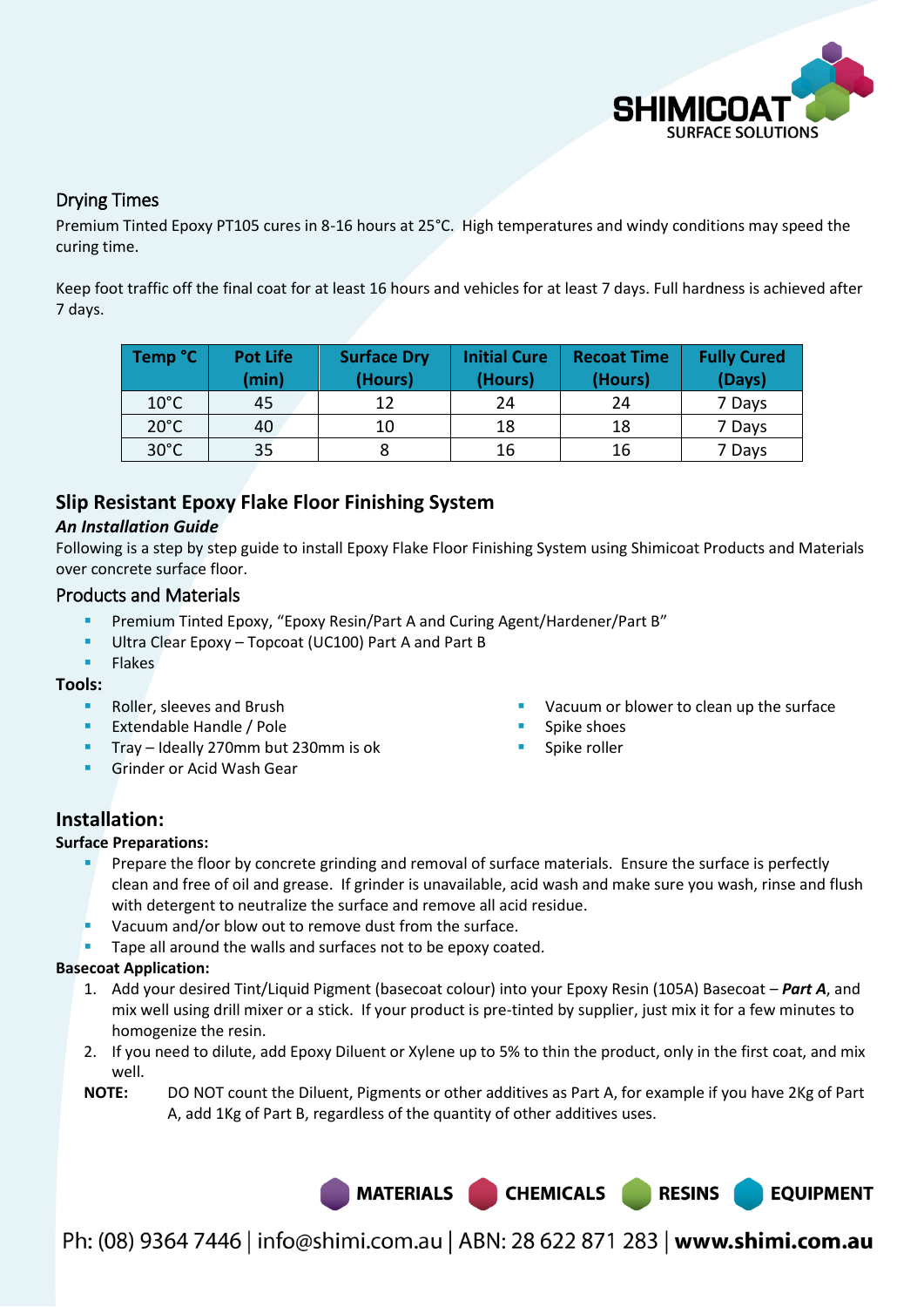

**EQUIPMENT** 

- 3. Prepare your tray, roller, Brush, handle and other application gears and when ready for application: Add Part B (Curing Agent / Hardener) into the resin and mix for 2-3 minutes using drill mixer or stick.
- **Note:** You are now on the clock, the pot-lift of the product is 15-30min (15 for fast cure/30 for normal cure). Do not waste time and focus on applying the product to the surface. One person doing the corners and cuttings and one person the main floor.
- 4. While you are applying Premium Tinted Epoxy over the surface, someone else broadcasting flakes over the tinted surface progressively. Make sure every square inch of the floor is covered uniformly with flakes.
- 5. Monitor the floor to ensure flakes are broadcasted evenly and uniformly.
- **IMPORTANT NOTE:** Poor surface prep or incorrect application may cause bubbling and non-uniformity of the surface. Spend AT LEAST one hour after application monitoring and ensuring its great look.
- 6. When application is complete and you are happy with the appearance of the floor, let it cure for a minimum of 8 hours, ideally overnight 16 hours.
- 7. Put-on your spike shoes and take the masking tapes off the walls as it will be too hard to take off when cured.
- 8. Let it cure for a minimum of 8 hours, ideally overnight.

#### **Bubbles & Cure**

As the curing process begins you may notice the accumulation of air bubbles at the top and around the edges of your resin or epoxy, especially where the surface is super porous and not primed properly. This is a normal result of the reaction occurring between the resin and the hardener. To remedy bubble issue, we recommend using spike roller, go over the surface as it is curing. The blow will pop the bubbles, giving you a smooth unblemished surface.

#### **Topcoat Application:**

1. When the surface is dry and fully cured, plan to apply Ultra Clear Epoxy Topcoat.

- **NOTE:** Ultra Clear Epoxy Topcoat enhances the scratch and chemical resistance of the surface. For residential applications, probably you can get away without Ultra Clear Topcoat Epoxy (100UC). Alternatively, you can use Polyurethane UV resistant topcoat or Acrylic Sealer.
- 2. Add the correct quantity of Ultra Clear Epoxy Hardener / Curing Agent (100B) into the correct quantity of Part A, Resin. For example, if using 100UC3, pour 2Kg of Resin – Part A (100B2) into a bucket, add 1Kg of Hardener/Part B (100B1) into the resin, mix for 2-3 minutes using Drill Mixer or stick.
- **NOTE:** Now you are on the clock, DO NOT waste time, initiate application. You must be prepared for application. One person applies the corners and edges using baby-roller or a brush and another person apply to the main floor. If you are slow, pour the resin on the floor, to slow down the curing process. Apply and roll evenly.
- 3. When, you are happy with the topcoat, take the masking tapes off the walls as it will be too hard to take off when cured.
- 4. Clear the floor, wipe and clean all your tools.
- 5. Let it cure over-night (16 hours). It is trafficable after 16 hours.
- 6. No driving or stretching furniture over the floor for 2 weeks. Treat it with care, especially during the first few days.
- 7. It may take a couple of weeks till the Epoxy reaches its optimal hardness and strength.

End of Procedure.

Please view our Youtube Epoxy Flake Floor Installation:

[https://www.youtube.com/watch?v=yFzv5Mqb\\_5w](https://www.youtube.com/watch?v=yFzv5Mqb_5w)